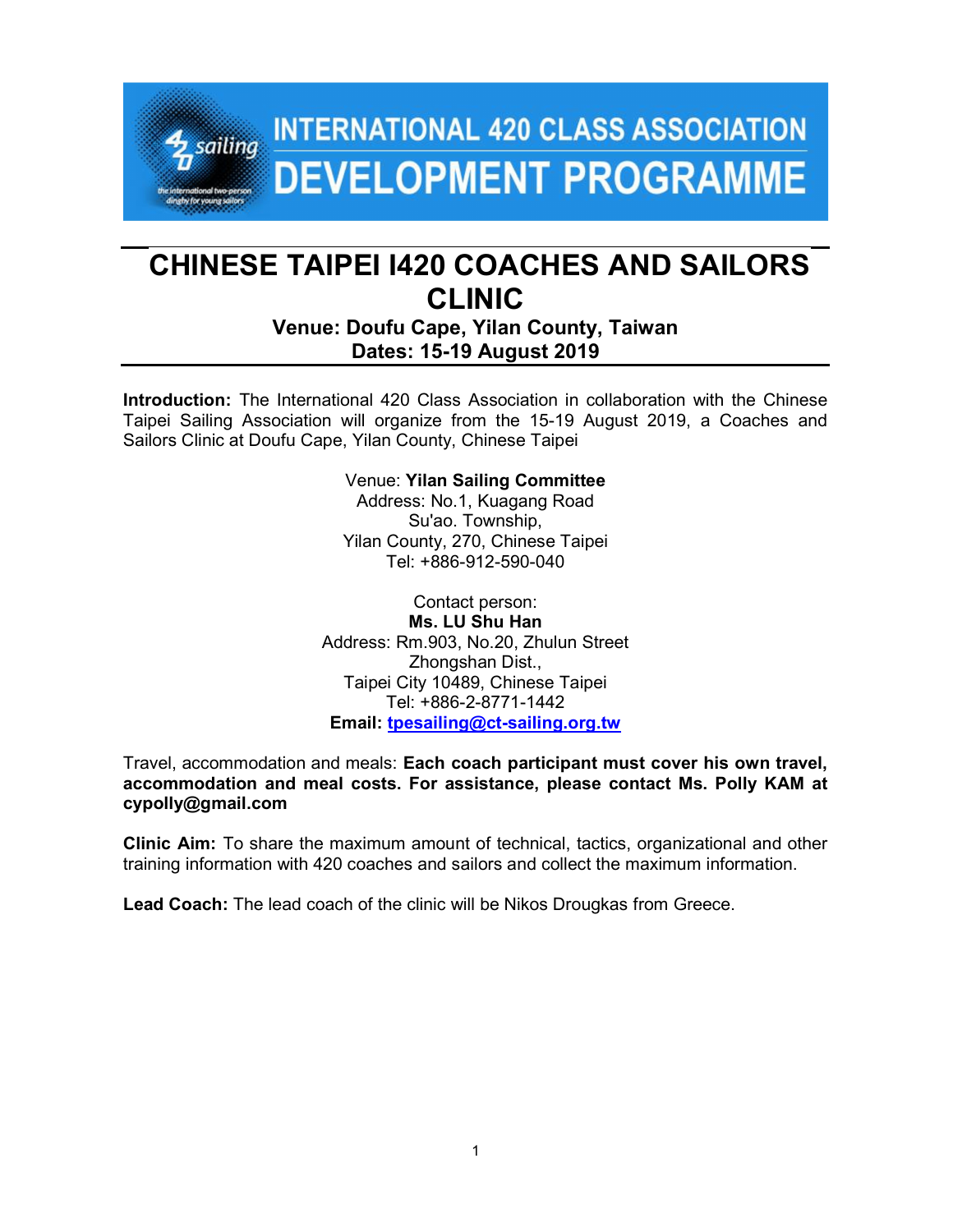# CLINIC FORMAT AND SCHEDULE:

# Day 1

#### Morning session

- Opening session
- Presentation of the I420CA made by VP José Massapina
- Introduction & Course Programme
- Boat preparation for practice
- Tacks on shore
- Briefing about the afternoon session

#### Afternoon session

- Afloat session general items
- Practical tacks on the water
- Debrief Discussion

# Day 2

#### Morning session

- $\bullet$  Shore session Gybes
- Briefing about the afloat session

#### Afternoon session

- Afloat session general items
- Gybes on the water
- Mark rounding session on the water
- Debrief Discussion

# Day 3

#### Morning session

- Mark rounding
- Starting
- Racing Rules of Sailing RRS
- Briefing about the afternoon session

#### Afternoon session

- Afloat general exercises
- Debrief Discussion

# Day 4

#### Morning session

- Boat tuning
- Questions and discussion
- Briefing about the afternoon session

#### Afternoon session

- Afloat exercises of boat handling
- Afloat exercises of tactic
- Debrief Discussion